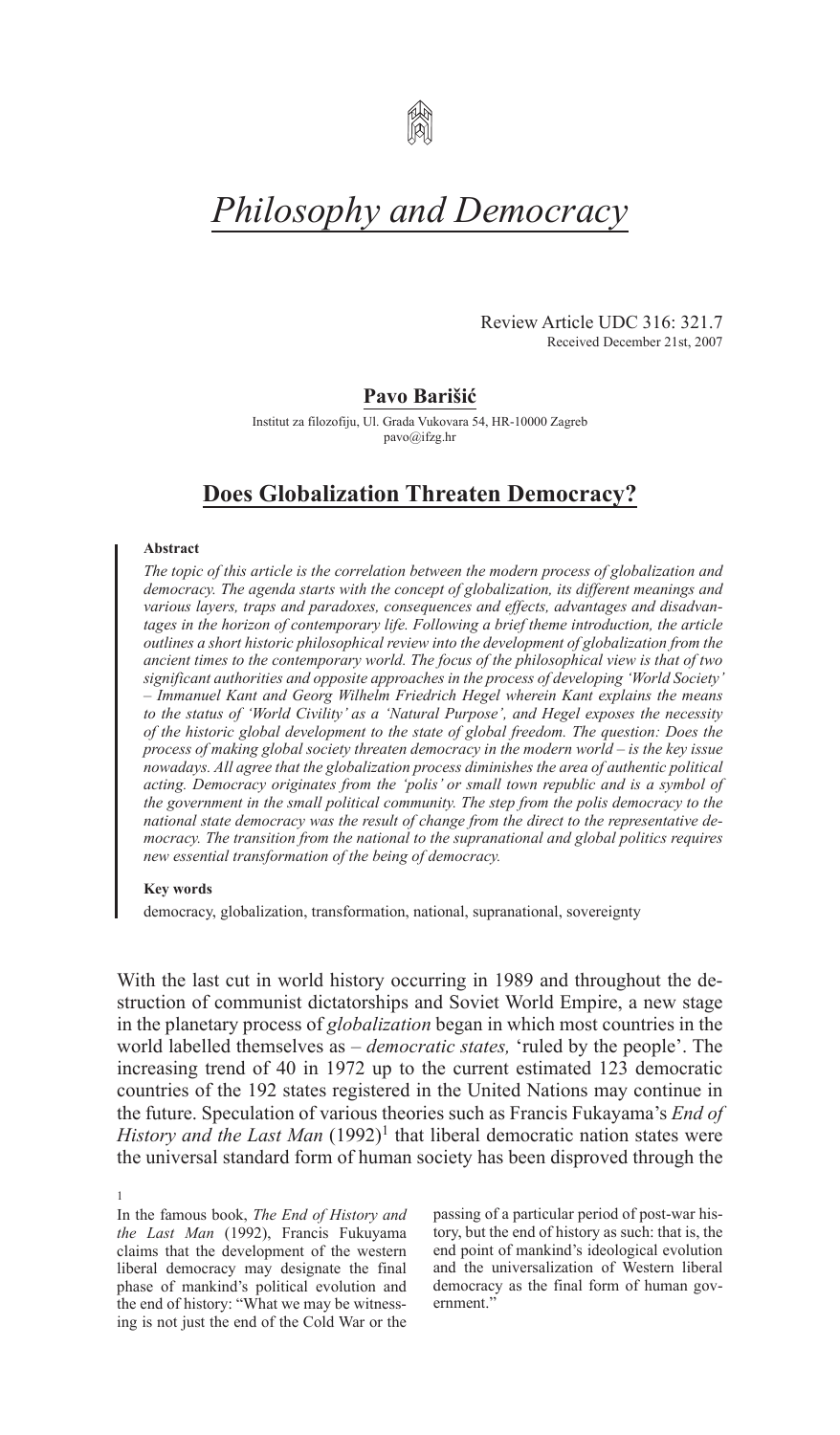globalization process which flattened the boundaries and led liberal democracies over the state borders to a supranational world society. Transformation to global democracy threatens the fundamental principles of the former liberal nation state democracy.

The modern process of globalization was in fact conceived at the beginning of the New Age with Columbus' revelation of Western India in 1492 and Magellan's expedition which set sail from Sevilla in 1519 and returned to the same port three years later after proving that the Earth was indeed a round *Globe*. The past five centuries of connecting and netting the great watery spheroid Globe by way of trade and warfare, technology and industry, science and communications, satellites and Internet, global concerns and international organizations showed only a different form, face and a reverse side of globalization.

Since the eighties and early nineties of the  $20<sup>th</sup>$  century, following the pulling down of the world's bipolar structure, the unifying process of a single world market and world society has been strongly accelerating. Thus the term 'globalization'itself has been significantly used in economical, philosophical, and sociological discussions as a notion that refers to the economical, cultural and political integration of the national economies and processes into the global market and new world order.

After the founding of the first modern representative democracy in America in 1776, the previous political epoch was symbolically delimited by two significant democratic revolutions – the French in 1789 and the 'Velvet' revolution 1989. This era was dominated by the model of the national state and building of the representative, constitutional, social, and liberal democracy under its frame. In this epoch, we can distinguish three waves of democratization:

- 1. The transition from a non-democratic to a democratic form of government – 1828–1926;
- 2. A gradual renewal of democratic regimes in Japan and in the Middle Europe (West Germany, Austria, Italy) – 1943–63;
- 3. The foundation of democracy in Southern Europe (notably the Mediterranean Area: Spain, Portugal, Greece), South America (Argentina, Uruguay, Bolivia) – 1974–89.

After the fall of the Berlin wall, democratization spread to Middle and Eastern Europe countries where the model of liberal democracy grew to a global form of government. Aside from that, in the contemporary epoch of globalization, the frame of the national is overstepped and the supranational and global area is opened. Democracy has been designated as the 'last form of government'. However, some people are afraid that the globalization process would diminish the area of authentic political acting and transform the public landscape. Democracy is not only a distinctive set of political institutions or a social and economic order but firstly a specific process of making collective and binding decisions with equal and free citizens in the center. As well, the question "Is the nature of democracy compatible with the global trend of society?" must be observed. Proponents of democratic globalization, such as David Held<sup>2</sup> claimed that it was necessary to create democratic global institutions. Their final goal was the establishment of a democratic world government with world services for citizens.

It is my opinion that globalization destroys the institutional anchors of the previous democracy with the destruction of the fundamental marks of the national state: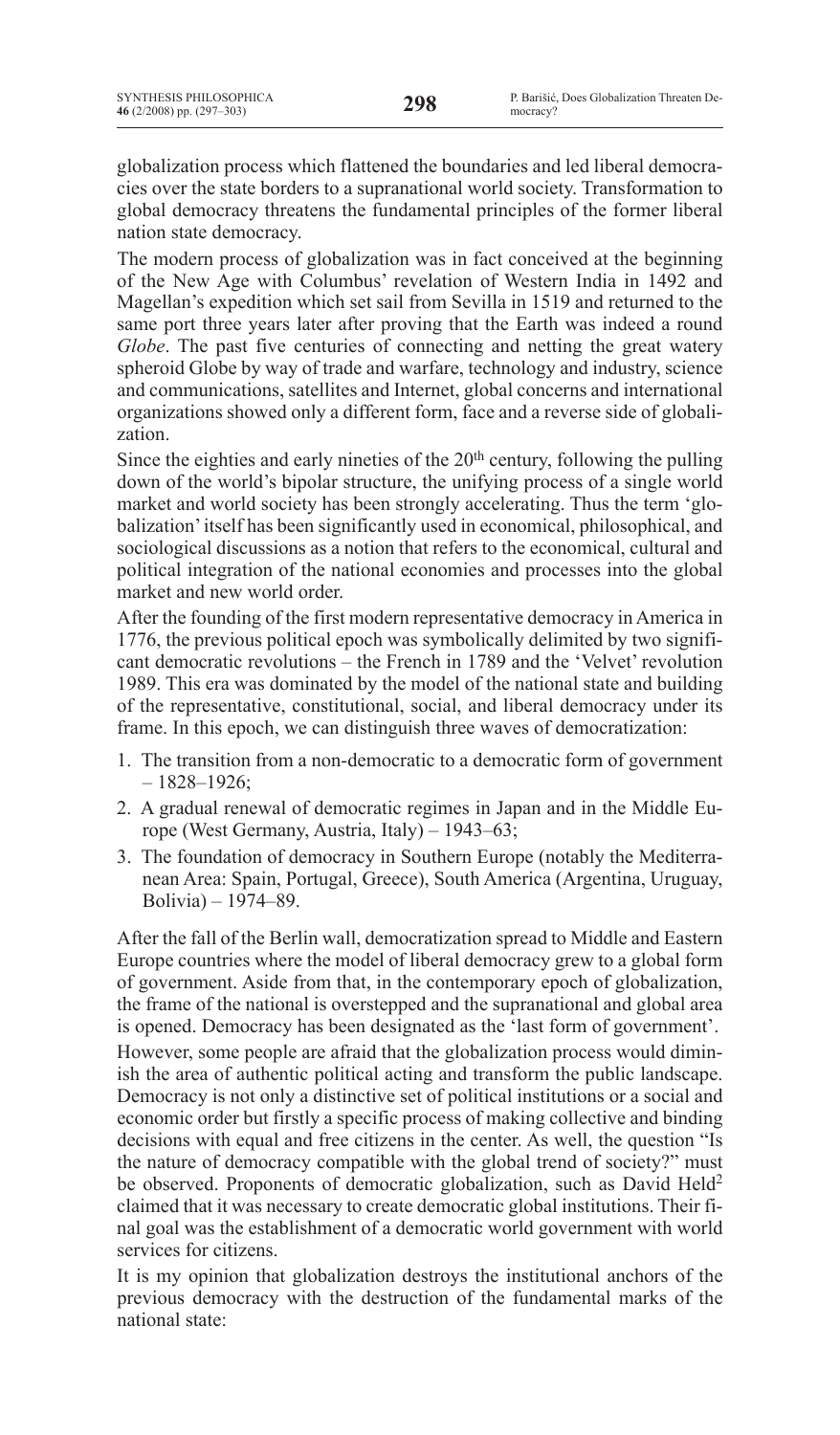- Sovereignty as an absolute power of decision making;
- Territorial government;
- State people and nation.

Furthermore, globalization points out the role of the citizen as a world citizen in a new horizon. This is a utopian idea attempting to establish a global democratic government. However, it is not Utopia to see the world order with the most democratic elements allowing for the world citizen to participate at numerous levels in the process of global democratic decisions making – from local, provincial, regional and national to supranational and global levels as well.

The 1990's illustrated the increased crisis of citizenship in the world through the loss of democratic civic values and participation, a decline of the sense of political efficacy, and shift from interest on public good to privatized life and prosperity which is an important influence on the democratic participation of citizens in politics. The fundamental connection between modern democracy and market economy had advantages for both in the era of nation states. However, with the increase of financial power as the only authoritative truth acting on global market and netting, the area of authentic political acting and justice rational regulation of public needs and institutions was reduced.

# **Three Fundamental Transformations of Democracy**

Democracy originated from the 'polis' or town republic and is a symbol of government in the small political community where citizens regard one another as political equals. Ancient Athenian democracy, which lasted nearly two centuries between 507 and 321 B. C. E. is a prime example of citizen participation or participatory direct democracy with developed institutions needed by citizens in order to govern themselves. Robert A. Dahl calls the step from the idea and practice of rule by the few (oligarchy/aristocracy) or by a single person (tyranny/monarchy) to the idea and practice of rule by the many (democracy/polity) in the city-state among the Greeks (Aristotle) the "first democratic transformation".3

The step from the polis democracy to the national state democracy was the result of change from the direct participation to the representative democracy. The so called second democratic transformation led to a radically new set of political institutions to represent the political will of the equal citizens. The representative democracy is a system which combines democracy at local levels with a popularly elected parliament at the top level and secures the consent of free citizens through election. Basic political institutions are representatives elected in national parliament and popularly chosen local governments that are subordinate to the national government.

2

British political theorist David Held from the London School of Economics is one of the leading authors and key figures in the development of the modern cosmopolitanism and globalization. He's written several works on that topic e.g. *Democracy and the Global Order: From the Modern State to Cosmopolitan Governance* (1995), *Cosmopolitan Democracy: An Agenda for a New World Order* (with Daniel Archibugi) (1995), *Global Transformations: Politics, Economics and Culture,* coauthor (1999), *Globalization/Anti-Globalization,* co-author (2002), *Cosmopolitanism: A Defence* (2003), *Global Covenant: The Social Democratic Alternative to the Washington Consensus* (2004).

3

Robert A. Dahl, *Democracy and Its Critics,*  p. 1, Yale University Press, New Haven & London 1989.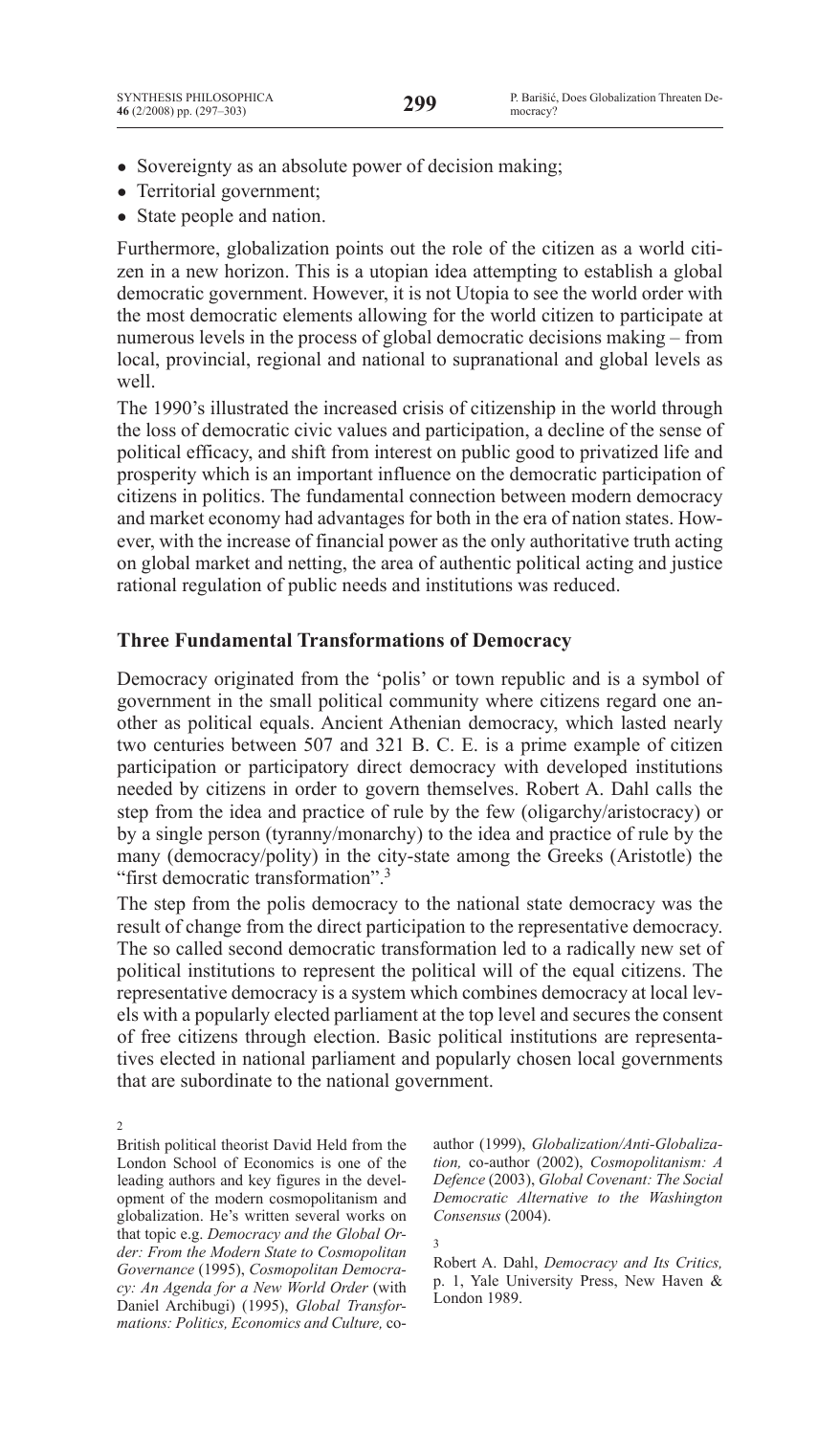The system of modern representative democracy originates from Great Britain, Scandinavia, Switzerland, and areas mainly north of the Mediterranean. Modern democracy was perfected in North America with a system of checks and balances among the country's major social forces and the separation of powers within the government. Developed from the American Founding Fathers under the influence of ideas from Charles Montesquieu and John Locke, the American democratic republic became in due course something of a model for many other republics.

The third transformation from the national to the supranational and global politics requires new essential changes of the being of democracy. Development of liberal democracy in the national states was connected with the grounding of human rights and freedoms and the shift in scale from the small, more intimate, and more participatory city-state to the bigger, more representative democratic governments. Today, the question of which changes democracy needs to pass by en route to the supranational creations and world market, global society and world republic is a key issue: from the complexity in the democratic social order and cultural diversity to the difficulty of achieving an adequate level of citizen competence for a global democracy. How can today's society in the conditions of global market establish democratic rule at large scale and still retain the advantages and possibilities of small scale democracy?

Critical views on the effects of globalization firstly observe the shortcomings in the justice social distribution of goods between the states and areas of the world. There also comes to light the crisis of the social wellbeing state which was a status symbol of societies particularly in the Western European states developed after the second world war. The merciless pressure of the global market weakened the assurance of social security which was the product of state activity. Wellbeing social state divided social goods on the principles of non-market distributive justice. New forms of injustice appeared in the global market under the label of commutative justice.

# **Philosophical Roots of Globalization and Democracy**

On the horizon of the philosophical idea of the universal mind, the globalization process has been developing through millennia. Minerva's owl of western metaphysics started its flight from the coast of the Mediterranean Sea in Eastern Asia and over Athens and Rome, and alongside it, Christianity spread globally. It was the aim of Heraclitus, later Anaxagoras to talk about the world order which was to be the same for all. Plato's and Aristotle's ideas had conquered and unified the spiritual global spheres long before the start of globalization's process of economic and financial market, machine technology and/or computer and global information netting. The word 'World Citizen' first appeared in the cynical philosophical school. Asked where he came from, Diogenes from Synope answered that he was a 'cosmopolites' – *citizen of the world*.

Parallel to the process of universal thinking and the citizen of the world, the idea of democracy was established, practiced, debated, supported, attacked and ignored for more than twenty-five hundred years. At the peak of the creation of national states politics in 18th and 19th centuries, Immanuel Kant and Georg Wilhelm Friedrich Hegel, two noted philosophers, endeavoured to offer their views on the founding of the 'World Society' and 'World History'. Kant,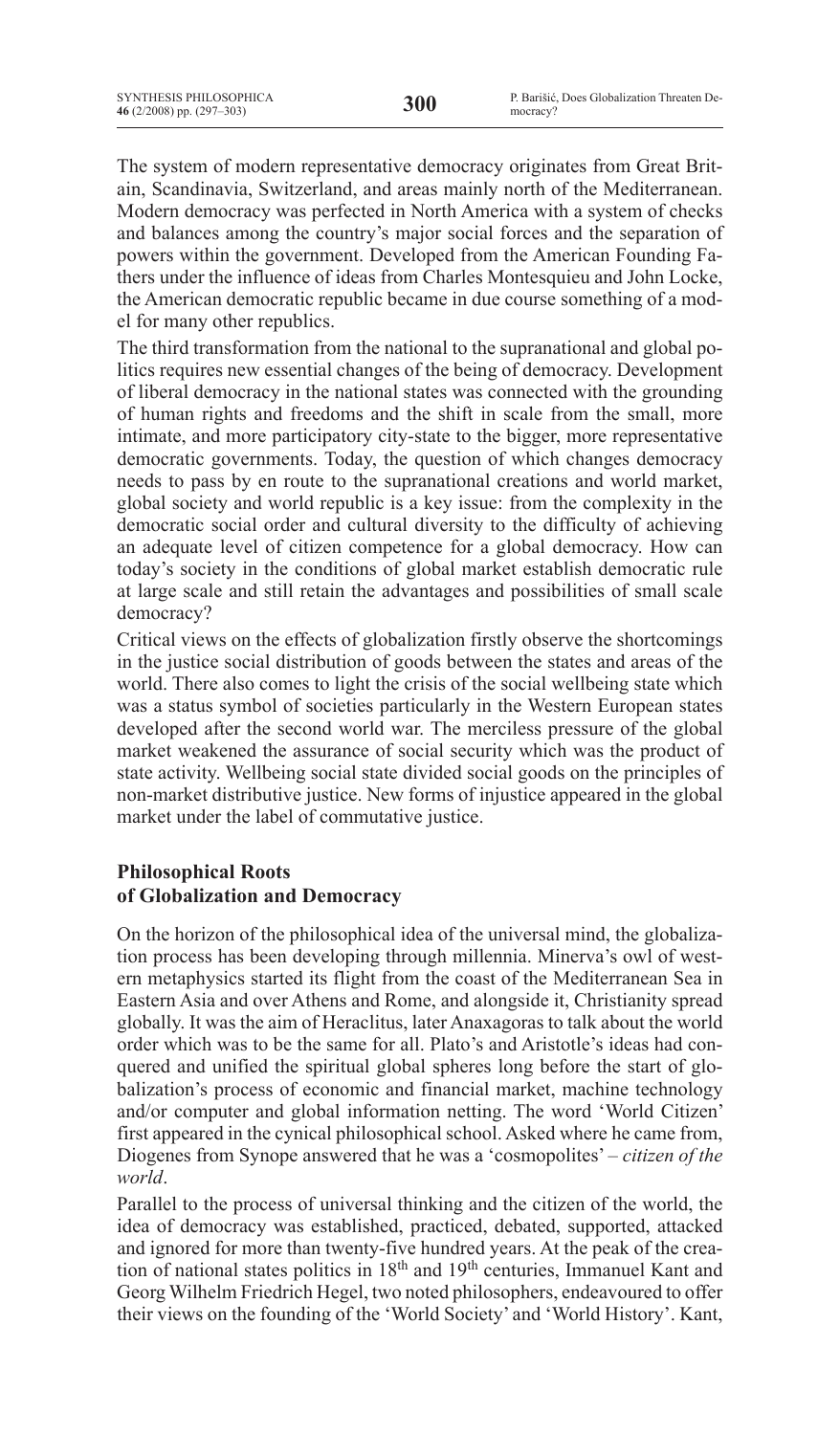regarded as one of the most influential philosophers in the history of Western philosophy and the last major philosopher of the Enlightenment explained the means to the status of "World Civility" as a "Natural Purpose". His opinion was that the status of "World Civility" could be developed through the origin presumptions of the human genus. He declared the perfect citizen uniting into the World Society as an act of Providence and the purpose of history. Therefore he proposed the founding of a "World Republic" as a guarantee for world peace and global free trade.

Hegel exposed the necessity of developing world history to the state of global freedom. However, unlike Kant, he wasn't inclined to the idea of a universal world civil community. He accepted the idea of cosmopolitism and tried to confirm and legitimize world citizenship through national state life and not opposite them. Hegel viewed the whole history under the aspect of universal world process which evolved on the principles of freedom, mind and law. Hegel's metaphysical realism confirms that until national sovereignty continued, there couldn't be a judge ('pretor') between the states. It is possible only to talk about one kind of arbitrator or mediator between the sovereign wills. In Hegel's categories, *globalization* is the product of the widening of civil society over political borders.

# **Globalization and Democracy**

In the contemporary process of globalization, we can observe the collision of forces which show marks of both philosophical approaches. There is a tendency to a peaceable world republic of united people through an international law, human rights, and international institutions similar to the United Nations. It is very interesting when you consider the idea of the founding of the *League* or *Concert of Democracies* with "more than 100 democracies",<sup>4</sup> which deems the new 'global system' as a means to protect human rights, enforce peace, and achieve global prosperity. This idea can be seen as a continuation of Kant's League of People with universal republican state forms.

Conversely, we can see clashes and conflicts of sovereign wills in the global economical and political world market in the way Hegel described it. It is remarkable that democracies do not fight wars with one another. Robert A. Dahl claimed that "of thirty-four international wars between 1945 and 1989, none occurred among democratic countries".5 But democratic countries fight wars with non-democratic countries and interfere sometimes in the political life of

4

The *concert of democracies* or 'League of Democracies' is one of the most talked about concepts for the American foreign policy community. This idea was put forth by Democrats and more notably, by prominent Republican presidential candidate John McCain. The philosophical basis is Kant's idea of 'perpetual peace' with the argument that democratic governments are less likely to go to wars – particularly with fellow democracies rather than autocratic regimes. The assumption is that a grouping of about 100 democratic nations would be able to protect human rights, enforce peace, and achieve prosperity around the globe – and even possibly influence nations under dictatorial rule to

move toward democratization – and more importantly, circumvent the power of authoritarian states like China and Russia in the United Nations Security Council. The belief is that the 'League of Democracies' could respond to global humanitarian crisis. In the past decade, the idea of the league of democracies had been promoted mostly by Democrats, including such figures as President Obama's foreign policy adviser, Anthony Lake, and Ivo Daalder, of the Clinton Administration.

5

Robert A. Dahl, *On Democracy*, p. 57, Yale University Press, New Haven & London 1998.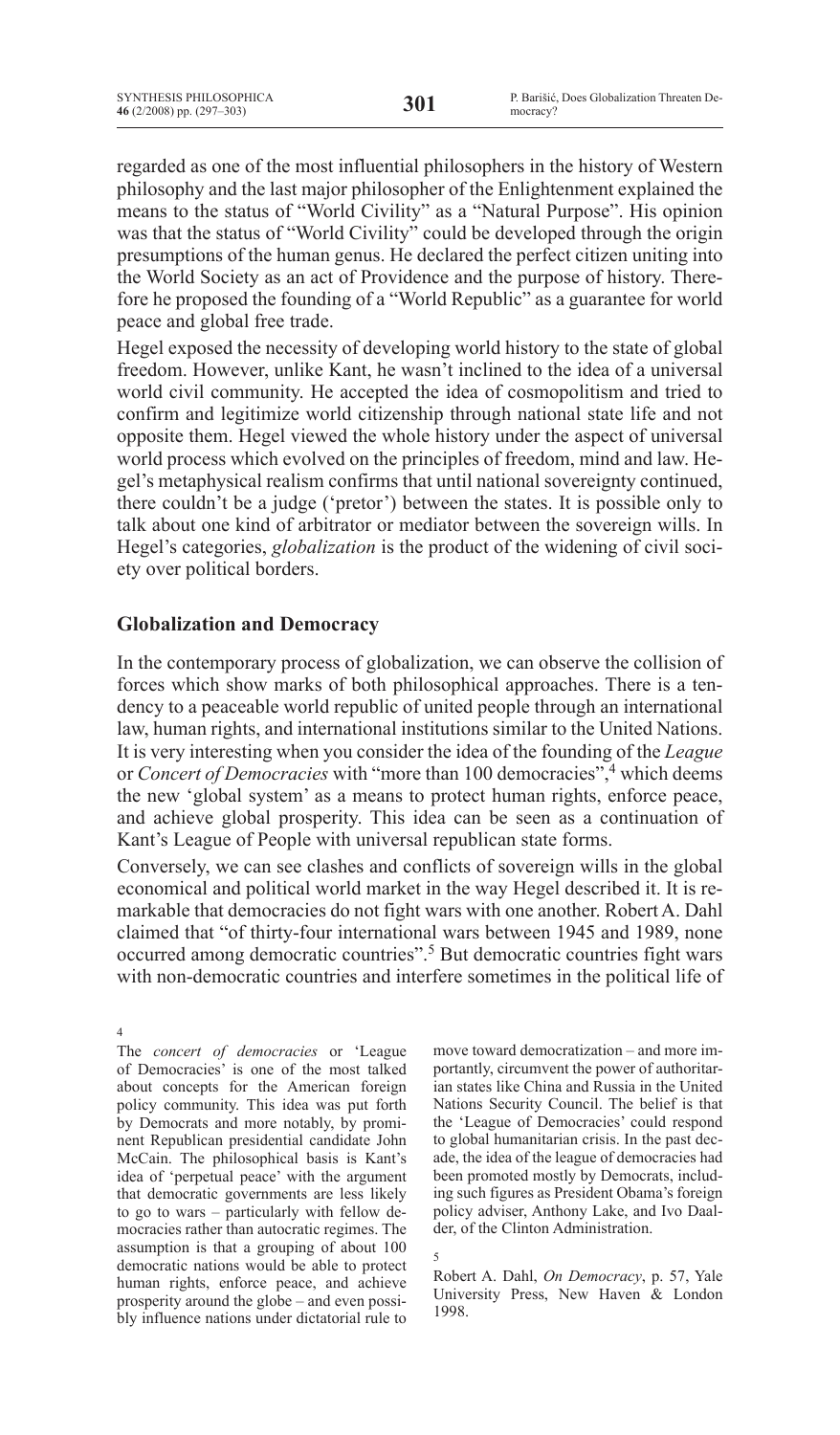other countries. For my part, this is an incorrect means to spread democracy in the world by way of tanks and air forces. Thus, did Athens with its war ships under the frame *Demokratia*. Alexis de Tocqueville dedicated a big part of his *Democracy in America* to prove that it is not possible to transplant the model of democracy to the areas where there weren't sufficient legal and moral circumstances and factors in civic tradition. For world democracy, it is necessary to make appropriate world democratic institutions which respect different cultural and national heritages and develop citizens to carry democratic ideals.

Globalization threatens liberal nation state democracy at its core. The idea of a liberal representative democracy is connected with territory and borders. The definition of a modern state is based on the notion of an organisation or political association which has effective sovereignty over a specific geographic area. Max Weber<sup>6</sup> laced definition of state up to the 'monopoly on the legitimate use of physical force within a given territory'. Globalization loosens the border frames and shifts the main emphasis from state territory to global institutions and processes. Therefore, global democracy should shift the stress again on the citizen and find the way to establish democracy as a process of making collective and binding decisions through the free will of equal citizens.

Last but not least, globalization can favour and harm democracy. Wild and uncontrolled globalization threatens democracy and may bring again mankind into the natural status of *bellum omnium contra omnes.* Therefore it is important to bring the process of globalization into the frame of democratic ideals and justice to preserve and advance democracy and its practices.

## **Pavo Barišić**

# **Ugrožava li globalizacija demokraciju?**

#### **Sažetak**

*Tema je ovoga članka odnos između modernog procesa globalizacije i demokracije. Razmatranje započinje konceptom demokracije, njegovim različitim značenjima i raznim slojevima, zamkama i paradoksima, posljedicama i učincima, prednostima i nedostatcima u obzoru suvremenog života. Nakon uvoda u temu, članak ocrtava kratki povijesno-filozofijski pregled razvoja globalizacije od drevnih vremena do suvremenog svijeta. Žarište filozofskog gledišta jest ono dvojice značajnih autoriteta i nasuprotnih pristupa u procesu razvoja 'svjetskog društva' – Immanuela Kanta i Georga Wilhelma Friedricha Hegela. Kant je objasnio sredstva statusa 'svjetskog građanstva' kao 'prirodne svrhe'. Hegel je izložio nužnost razvoja svjetske povijesti do stanja globalne slobode. Pitanje: ugrožava li process stvaranja globalnog društva demokraciju u modernom svijetu – ključno je pitanje danas. Svi se slažu da globalizacijski proces oslabljuje područje autentičnog političkog djelovanja. Demokracija ima izvor u 'polisu' ili malome gradu-republici, te je simbol vladavine u maloj političkoj zajednici. Korak od demokracije polisa prema demokraciji nacionalen države bio je rezultat promjene od izravne prema predstavničkoj demokraciji. Prijelaz s nacionalne na supranacionalnu i globalnu politiku zahtijeva novu bitnu transformaciju demokracije.*

#### **Ključne riječi**

demokracija, globalizacija, transformacija, nacionalno, supranacionalno, suverenost